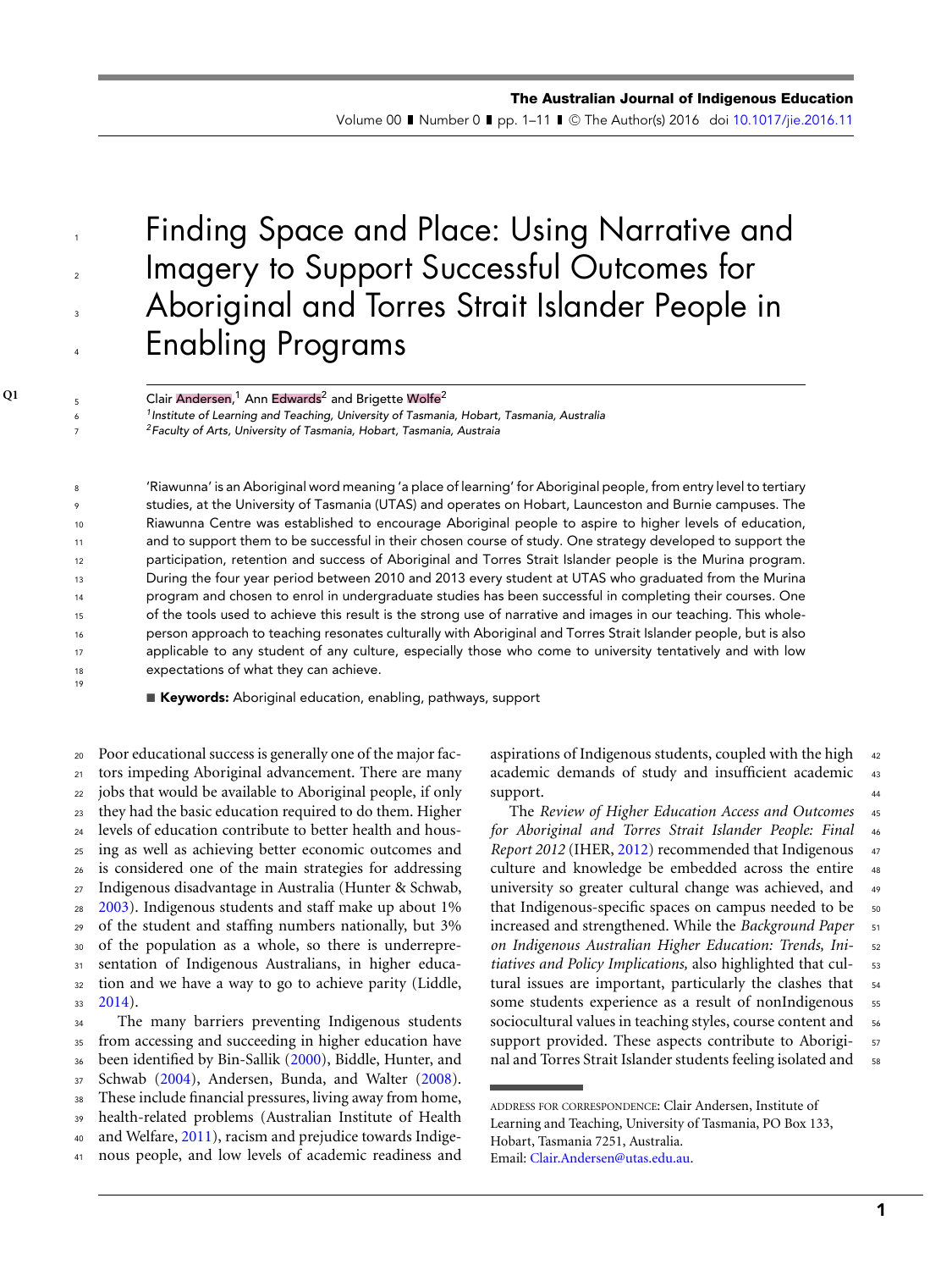excluded from the academic environment within univer- sities (Pechenkina & Anderson, [2011\)](#page-9-0). To redress this, as well as including Indigenous content within courses, the whole institution needs to be culturally inclusive

 (Andersen, [2014\)](#page-8-0). Generally, low socioeconomic status students perform as well as other students, but this does not seem to be the case for Indigenous and low socioeconomic status students from remote and regional areas (CSHE, [2008\)](#page-9-0). It is evident that admission is only one aspect impact- ing on Indigenous performance in higher education and affirms the view that 'access without effective support is not opportunity' (Tinto, [2008\)](#page-10-0). Outcomes for Indige- nous Australians at university fall largely into two groups according to Pechenkina, Kowal and Paradies [\(2011\)](#page-9-0) those with high enrolment and low completions and those with low enrolments and high completions; on this basis the University of Tasmania (UTAS) is in the second group largely due to work of the Riawunna Centre, which has progressed a number of strategies to affirm Aborigi- nal culture at the university as [Table 1](#page-2-0) shows. In this article, we share some of the practical ways in which 81 we attempted to provide students with the raw ingre-82 dients to create their own new story of themselves as 83 students.

#### 84 Method

85 The core of this paper is based on a series of conver- sations/yarns with the two main academics involved in program delivery and also student participant contri- bution by way of focus group discussion and end of 89 course evaluations. As recommended by Smith [\(1999,](#page-10-0) p. 39), we wanted to work in partnerships with our stu- dents to focus on the Murina program, using partici- pant observations and discussions with Murina staff and students. Various documents were also analysed includ- ing student feedback sheets, reflective journals and staff <sup>95</sup> reports.

 The three authors met monthly to reflect on issues, share views and plan coming events and activities. These meetings enabled us to probe, elaborate and clar- ify our thinking through reflective dialogue. A guiding principle for the work was the right of our students to participate as partners to generate knowledge relat- ing to their culture, identity and wellbeing (Castellano, [2004,](#page-8-0) p. 110). In keeping with this ethos, students were invited to contribute or withdraw their information from inclusion in our presentations and reports about the <sup>106</sup> program.

#### 107 Rationale

 There are a number of programs across Australia designed to assist Aboriginal people to gain access to university. The program under research is innovative as it drew on participants' stories to foster their engagement. The small numbers of students enabled the use of a 'con- 112 versational methodology' in contrast to more theoretical 113 methodological approaches. This process reflects appro- <sup>114</sup> priate cultural practice as argued by Smith  $(1999, p. 120)$  $(1999, p. 120)$  115 which respond to Indigenous cultural protocols. 'The 116 conversational method is of significance to Indigenous <sup>117</sup> methodologies because it is a method of gathering knowledge based on oral story telling tradition congruent with 119 an Indigenous paradigm' (Kovach, [2010:](#page-9-0) 40). Method- <sup>120</sup> ologically this paper is based on the work of Kovach <sup>121</sup>  $(2010)$  where, 'a dialogic participation that holds a deep 122 purpose of sharing story as a means to assist others' <sup>123</sup> (Kovach, [2010:](#page-9-0) 40). This means of gathering informa- <sup>124</sup> tion through the stories of the participants enabled stu- <sup>125</sup> dents to work through significant personal and psycho- <sup>126</sup> logical issues which emerged as part of their daily lives 127 which were significantly based in this program. Students 128 attended 4 days a week and a 5th day was used from time 129 to time for field trips. A conversational methodology has 130 been adopted as it aptly describes our work and also most 131 practitioners tend to refrain from extensive theoretical and 132 methodological discussion in their research reports (Have, 133 [1990\)](#page-9-0). 134

In this project, story, listening to story, and compas- <sup>135</sup> sion, was critical to retention and engagement. The stories reflected shared cultural experiences of difficulties <sup>137</sup> arising from colonisation and it enduring neo-colonial <sup>138</sup> practices. Trauma and disadvantage characterise the lives 139 of many Aboriginal people with experiences of racism <sup>140</sup> (DOHA, [2012\)](#page-9-0) have been shown to impact on health, <sup>141</sup> wellbeing and all aspects of life including access and success in education. The ongoing impact of stolen gener- <sup>143</sup> ations (RCIADIC, [1991\)](#page-9-0) and intergenerational trauma <sup>144</sup> (Atkinson,  $2002$ ) are significant factors. To disregard these 145 experiences when Aboriginal students enter education is 146 an assumed educational norm within classroom prac- <sup>147</sup> tice. In the small and intimate educational context of 148 this program such a response would have been culturally insensitive and culturally inappropriate. A nonsensi-<br>150 tive psychological response would clearly impact on stu- <sup>151</sup> dent engagement and outcomes. Consequently, story was 152 privileged and became integral as a methodology, and we 153 positioned our students at the centre of the learning and <sup>154</sup> teaching process, not at the margins as argued by Rigney 155 [\(1999\)](#page-9-0). 156

#### Riawunna Centre 157

'Riawunna' is a Tasmanian Aboriginal word meaning <sup>158</sup> 'place of learning' for Aboriginal people, from entry level 159 to tertiary studies at the University of Tasmania and <sup>160</sup> operates at Hobart, Launceston and Burnie campuses. The Riawunna Centre was established to encourage Abo-<br>162 riginal people to aspire to higher levels of education, and to support them to be successful in their chosen 164 course of study. Riawunna provides a welcoming space for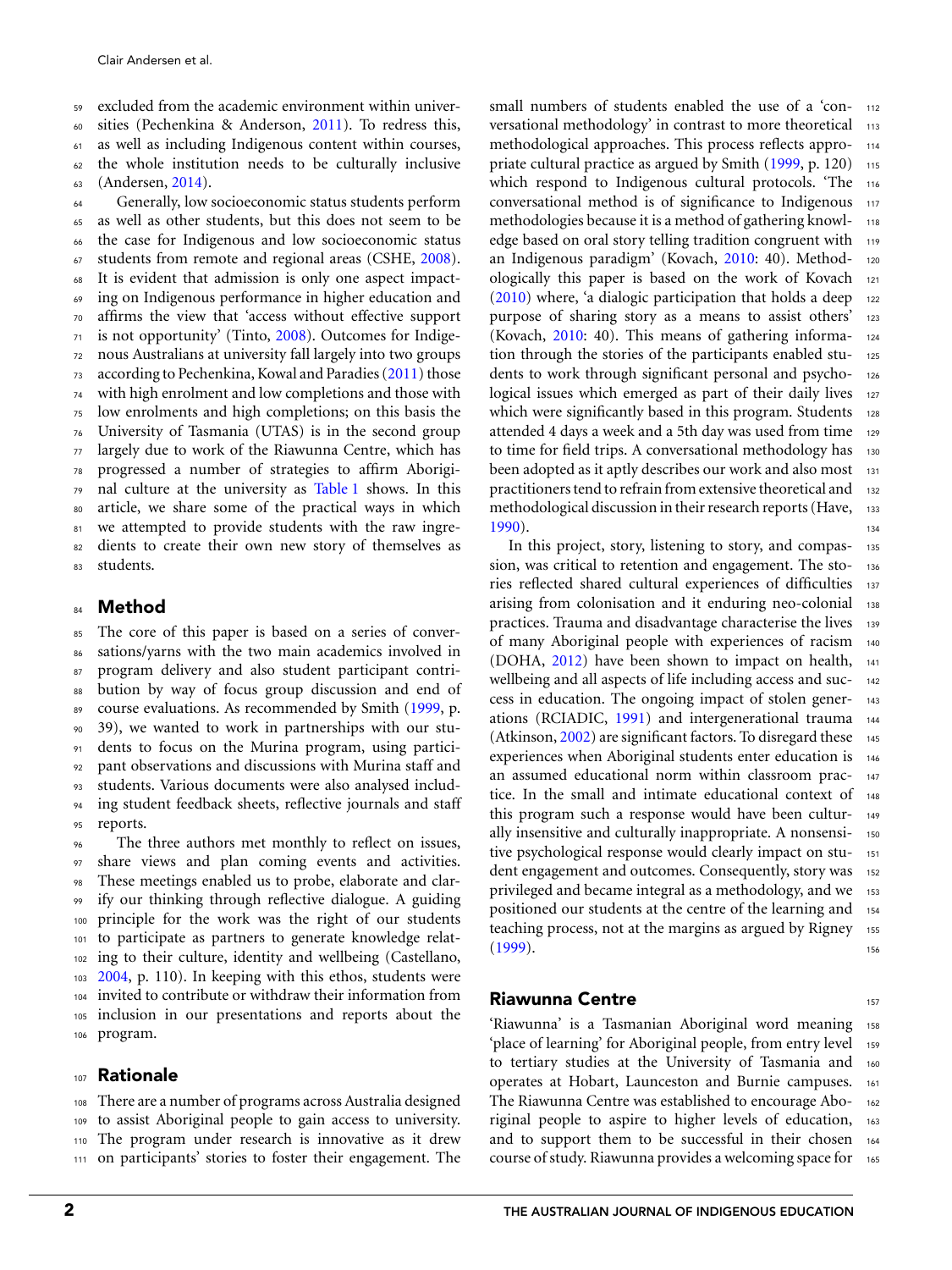| Strategies to Support Caltural Allinination at UTAS |                                                                                            |                                                                                                                                                 |                                                                                                                |  |
|-----------------------------------------------------|--------------------------------------------------------------------------------------------|-------------------------------------------------------------------------------------------------------------------------------------------------|----------------------------------------------------------------------------------------------------------------|--|
| Cultural affirmation                                | Murina classes                                                                             | Riawunna centre                                                                                                                                 | <b>UTAS</b>                                                                                                    |  |
| Aboriginal & Torres Strait<br>Islander flags        |                                                                                            | Flown each day<br>Special flag raising ceremonies are<br>arranged for significant events<br>Flags are lowered to honour deaths                  |                                                                                                                |  |
| Cake days                                           |                                                                                            | Held monthly                                                                                                                                    |                                                                                                                |  |
| Community lunches                                   |                                                                                            | Held weekly                                                                                                                                     |                                                                                                                |  |
| Reflective writing                                  | Journals - daily and weekly<br>entries                                                     |                                                                                                                                                 |                                                                                                                |  |
| Special events                                      | On country visits                                                                          | National Sorry Day<br>Mabo Day<br><b>NAIDOC</b><br><b>Reconciliation Week</b><br>Indigenous Literacy Day<br>World Indigenous Peoples Day        | Guest lecture<br>Harmony Day<br>Diversity Week                                                                 |  |
| Art gallery                                         | Create works to exhibit<br>Curate works<br>Prepare catalogues<br>Plan seasonal exhibitions | Host opening of exhibitions                                                                                                                     |                                                                                                                |  |
| Indigenous content in<br>teaching & learning        | Inclusion of Indigenous voices and<br>texts are core in all subject areas                  | Houses resources for students &<br>teachers                                                                                                     | Elements are included where required<br>e.g. medicine, pharmacy, social<br>work, education.                    |  |
| Indigenous role models                              | Indigenous course co-ordinators<br>and tutors                                              | Indigenous Director ceased 2013<br>Indigenous Higher Education<br>Officers<br>Elders<br>Community members welcome<br>Visiting artists & writers | Appointment of Indigenous Advisor in<br>2014<br>Appointment of PVC Indigenous<br>Research & Leadership in 2015 |  |
| Indigenous news                                     |                                                                                            | Koori Mail & Indigenous times<br>provided for students                                                                                          |                                                                                                                |  |
| Indigenous film nights                              |                                                                                            | One in semester 1 & 2                                                                                                                           |                                                                                                                |  |
| Community BBQs                                      |                                                                                            | One in semester 1 & 2                                                                                                                           |                                                                                                                |  |

#### <span id="page-2-0"></span>TABLE 1

Strategies to Support Cultural Affirmation at UTAS

 Aboriginal and Torres Strait Islander students to get together, study and access academic and pastoral support at all three locations. It also offers tutorial support through the Indigenous Tutorial Assistance Scheme (ITAS), assis- tance in applying for bursaries, scholarships, a resource library, computer room and a student common room for informal interaction and relaxation.

 The need for greater involvement of Aboriginal peo- ple in the development and delivery of educational pro- grams has been improved at UTAS by fostering stronger relationships with Aboriginal communities, through the appointment of Indigenous Higher Education Officers and Murina Pathways staff who maintain regular con- tact with their respective regional communities in north- western, northern and southern Tasmania. Also, the pres- ence of Elders has been beneficial for students along with on-country experiences, both have contributed to enhanced social accountability (Boellen & Wollard, [2009\)](#page-8-0). Our programs are based on the premise of 'cultural respect — recognition and respect of the inherent rights and traditions of Indigenous Australians which incorpo-rates a holistic approach involving partnership, capacity building and accountability' (Andersen, [2009\)](#page-8-0), because 188 we know cultural identity has a pivotal role in shaping 189 wellbeing.

### Background and the state of the state of the state of the state of the state of the state of the state of the state of the state of the state of the state of the state of the state of the state of the state of the state of

As a team the Murina staff began gathering information, 192 from student feedback and the endless staff discussions 193 about what we do well and what we might do better to <sup>194</sup> form the basis of a presentation at the National Association 195 of Enabling Educators of Australia (NAEEA) conference <sup>196</sup> in November 2013, which informs this article.

Of all the Aboriginal and Torres Strait Islander students <sup>198</sup> enrolled at the University of Tasmania, about 30% manage 199 to succeed (see [Table 2\)](#page-3-0). No research has been done to date 200 on the reason for this low figure.

The number of Aboriginal and Torres Strait Islander 202 students enrolled at UTAS has steadily increased from 259 203 in 2010, to 368 in 2013. However, the number of students 204 succeeding does not reflect this upward trend, as the suc- <sup>205</sup> cess rate has remained around the 30% level, which is <sup>206</sup> well below the national rate. Our program grew out of 207 the need to engage and retain more Aboriginal and Torres 208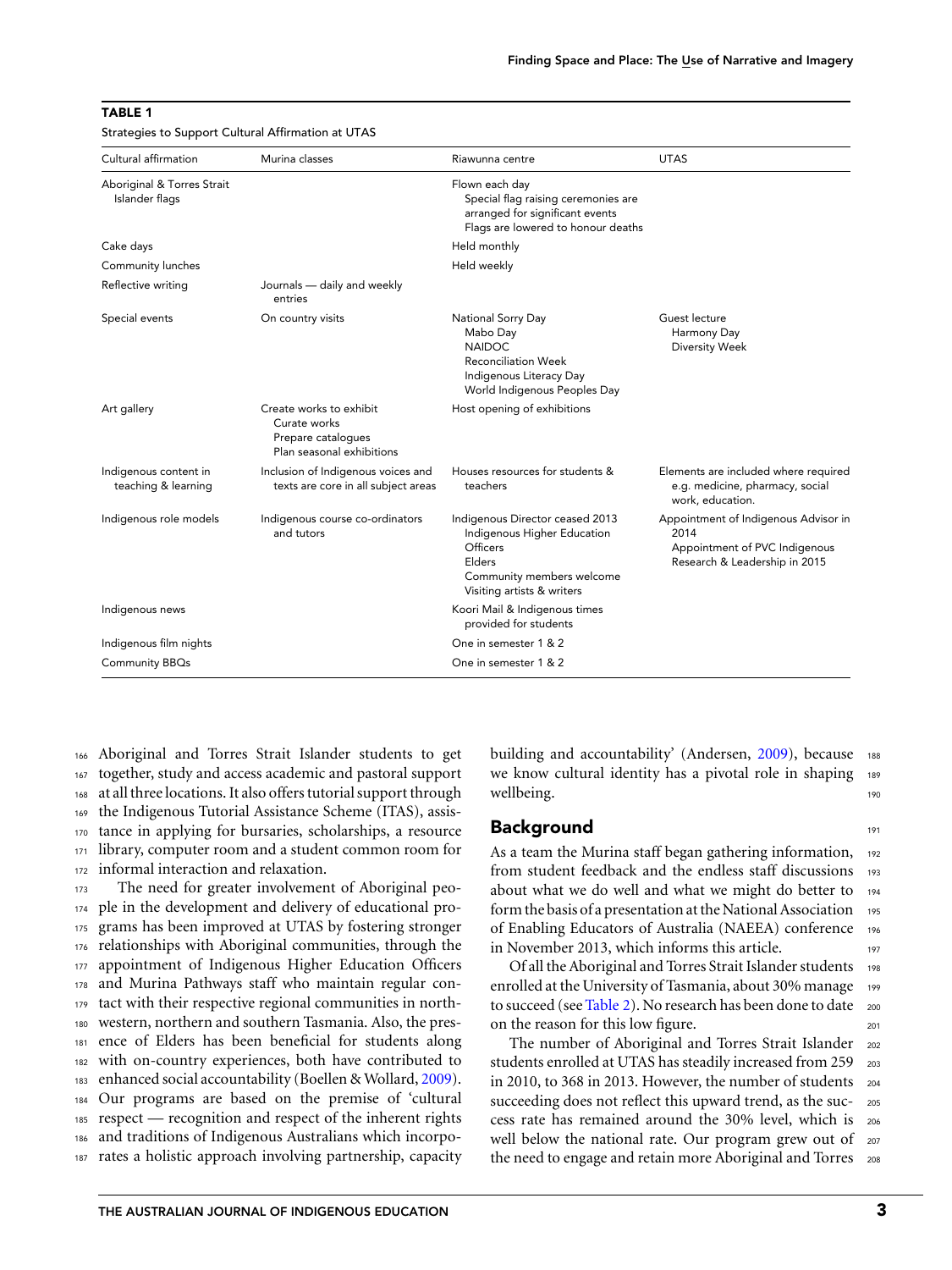#### <span id="page-3-0"></span>TABLE 2

UTAS Aboriginal and Torres Strait Islander Success Rate Compared to the National Success Rate for Students

| Year | Number of Aboriginal and<br>Torres Strait Islander<br>students enrolled at<br>UTAS <sup>1</sup> | UTAS success rate 30%<br>(shown as approx<br>number) | National success rate 50%<br>(shown as approx number) |  |
|------|-------------------------------------------------------------------------------------------------|------------------------------------------------------|-------------------------------------------------------|--|
| 2010 | 259                                                                                             | 77                                                   | 129                                                   |  |
| 2011 | 301                                                                                             | 90                                                   | 150                                                   |  |
| 2012 | 357                                                                                             | 107                                                  | 178                                                   |  |
| 2013 | 368                                                                                             | 110                                                  | 184                                                   |  |

<sup>1</sup> Source: UTAS Student Evaluation, Review & Reporting Unit.

#### TABLE 3

Aboriginal and Torres Strait Islander Murina Students in Undergraduate Studies

| Number of Murina students |       |          | Number of Murina graduates undertaking<br>undergraduate studies and succeeding |       |                                     |                                         |                               |
|---------------------------|-------|----------|--------------------------------------------------------------------------------|-------|-------------------------------------|-----------------------------------------|-------------------------------|
| Year                      | Total | Distance | Face to Face                                                                   | Total | Previous study<br>mode:<br>distance | Previous study<br>mode:<br>face-to-face | % of F to F<br>still studying |
| 2010                      | 12    | 8        | 4                                                                              | 2     | 0                                   | 2                                       | 100%                          |
| 2011                      | 24    | 16       | 8                                                                              | 4     | 0                                   | 4                                       | 100%                          |
| 2012                      | 48    | 36       | 12                                                                             | 6     | 0                                   | 6                                       | 100%                          |
| 2013                      | 28    | 14       | 14                                                                             | 8     | 0                                   | 8                                       | 100%                          |
|                           |       |          |                                                                                |       |                                     |                                         |                               |

 Strait Islander students and to bring back those who had disengaged. The attrition rates for most enabling courses with no minimum academic entrance requirements are more than 50% (Bennett et al., [2012\)](#page-8-0). In comparison, of all the students who enrolled in undergraduate courses after completing the Murina Pathways Program, during the four years 2010 to 2013, 100% are still studying suc-cessfully (see Table 3).

 The numbers are small, yet impressive, indicating the success of the program particularly for the face-to-face students. Table 3 clearly shows that these students were more likely to continue with university studies and to be successful as all are progressing well. In contrast it can be suggested that the Distance Murina students missed out on participating in the full range of cultural affirma- tion activities and hence were less motivated to engage in further studies at the university.

 The success of this program supports the key find- ings of the NCVER Research Report (Dockery, [2013\)](#page-9-0) that *stronger cultural identity appears to promote greater par- ticipation and achievement in education and training.* The causal effect flowing from cultural identity to outcomes is strong and regardless of whether individuals live in remote or nonremote areas, and irrespective of their extent of cul- tural attachment, there is increased likelihood of employ- ment and income with additional years of completed education.

Success for our students is measured in different ways. 236 If a student chooses not to pursue a university degree but 237 decides to enrol in a TAFE diploma course instead, that 238 is a success. If a student discovers the joy of learning, that 239 too is success. If our students leave understanding more of 240 themselves, and the world around them, and taking that <sup>241</sup> knowledge back to their communities, that is a success. For 242 the purposes of this article, the particular success we are 243 looking at is the transition from bridging course to under-<br><sub>244</sub> graduate studies of students who are completely confident 245 that they can at the very least pass in any unit they choose 246 and have the resilience to complete their chosen course. 247

#### **Murina: Pathway 248**

'Murina' a Tasmanian Aboriginal word meaning 'pathway' 249 is an enabling program designed for Aboriginal and Tor- <sup>250</sup> res Strait Islander people, to gain the skills to commence <sup>251</sup> university studies. The program focuses on promoting a 252 positive sense of identity through affirmation of Indige- <sup>253</sup> nous student's culture. It is not enough only to develop <sup>254</sup> students' academic study skills, as complete preparation 255 for university studies must also include the development 256 of a mindset and resilience to enable students to cope <sup>257</sup> with the longer term goal of completing their degrees. 258 The program has been developed on the premise that a 259 positive sense of identity is important for wellbeing, and 260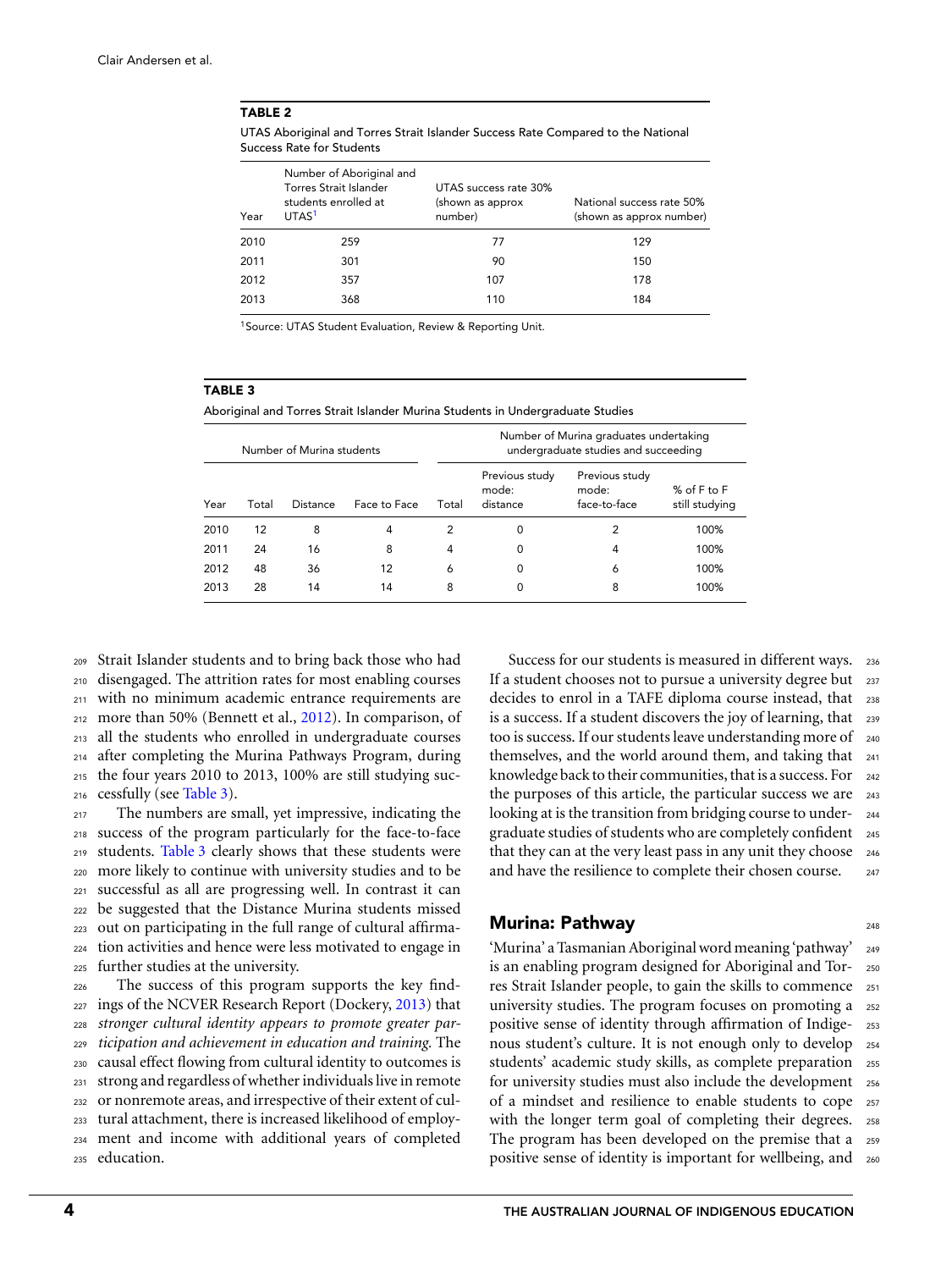materials and activities to support this have been incor- porated wherever possible. This involved the use of Abo- riginal voices through text and film within the teaching program as well as drawing and listening to music as these stimulate the brains auditory and emotionalfunctions and also help motor functions (Sacks, [2008;](#page-10-0) Sennett, [2008:](#page-10-0)  $257 - 274$ 

 We adopted the use of narrative based on the work of Chandler, Lalonde, Sokol, and Hallett [\(2003\)](#page-9-0) who noted narrative strategies were employed by indigenous Cana- dian youth in understanding their persistence though time and suggested, that if young Indigenous Australians adopted similar strategies, positive self-identity is likely to be fostered through an appreciation of and respect for kinship structures, attachment to place and knowledge of the stories and law of their ancestors, and this may help lay the foundation for future educational success.

 Over the last 4 years every student at UTAS who has graduated from the Murina program and chosen to enrol in undergraduate studies has been successful, indicating that the program seems to be working as highlighted in [Table 3.](#page-3-0) Many Aboriginal families have experienced unexpected setbacks and unwelcome change in their lives largely due to imposed neo-colonial policies (Havemann, [1999\)](#page-9-0). Some are robust and resilient and able to bounce backfrom change while many cope less well with their grief and anxiety (Bringing them Home: The 'Stolen Children' Report 1997 and World Health Organisation, [2008\)](#page-10-0).

 Our goal was to assist our students to understand these imposed changes, the struggle to resist them (Attwood & Markus, [1999\)](#page-8-0) and help them to become more resilient, by being productive and developing an enhanced sense of wellbeing which in turn led to longer term positive outcomes. Rose [\(1990\)](#page-10-0) in *Healing Hurt Minds* proposed setting up a new approach which involved developing a community identity as well as an individual identity and this is what we aimed to achieve through our program.

 Often our students had negative views of themselves as students due to their poor achievements during earlier schooling years. Many also had no pride in their Aborig- inal ancestry, were isolated from their communities and lacked any sense of belonging. All of these facets had to be addressed and developed, to do this required creat- ing a healing place where students were comfortable and welcome, with caring staff who practiced deep listening (Atkinson, [2002\)](#page-8-0) and elders who were available to yarn (Bessarab & Ng'andu, [2010;](#page-8-0) Fredericks *et al*., [2011;](#page-9-0) Fred- ericks *et al*., [2014\)](#page-9-0). It was almost like providing 'therapy' to heal past hurts, or at least starting the process so people 310 could be referred to other services as required, but this 311 would not have happened without the trusting relation-312 ships developed in the classes.

 We had to adopt decolonizing methodologies as a way to prioritize Indigenous values and worldviews, and con- tribute to positive change in the way they thought about themselves and their people (Walker, Fredericks, Mills, & Anderson, [2014\)](#page-10-0). Atkinson's [\(2002\)](#page-8-0) teachings and words 317 of wisdom on cultural healing, provided important tools <sup>318</sup> for us to incorporate in our program. These included the 319 following:  $320$ 

re-membering — seeing the past as a means to re- 32 joining and becoming members of both a particular 322 Aboriginal community and society in general (story 323 telling vs. homelessness);  $324$ 

re-sourcing — creating a map to find loca- <sup>325</sup> tions/situations/relationships where our people feel 326 culturally safe (community wealth vs. poverty);  $327$ 

empowering voice — helping people access places of  $\frac{328}{2}$ cultural safety by having an effective voice (resilience 329 and resistance vs. powerlessness); 330

 $re-creation$  — of cultural products through creative  $331$ activity such as music, film, theatre, craft and art 332 (cultural expression vs. disorientation). <sup>333</sup>

As its about identity and re-finding one's place in the 334 world and re-weaving the relationships to create a sense of 335 community, Smith's [\(1999\)](#page-10-0) Maori principles were help- 336 ful in guiding our work, this involved being respectful to all students, being available to yarn with students, being 338 prepared to look and listen before speaking, sharing and 339 being generous with food and resources, being careful, <sup>340</sup> not to promise what cannot be delivered, and not boast-<br><sub>341</sub> ing about our knowledge or 'big noting' ourselves. Instead, <sup>342</sup> we focused on creating opportunities for our students to 343 achieve successes which we could celebrate together. One <sup>344</sup> of the tools used to achieve this was the strong use of 345 narrative and imagery in our teaching.

A narrative is defined as a spoken or written account 347 of connected events, a story, which can also be a work of 348 poetry or prose, or even song, theatre, or dance. Denning 349 [\(2007\)](#page-9-0) introduces the concept of narrative intelligence to 350 counter the view that storytelling is a one-way relationship  $351$ between the teller and the listener, when really narrative 352 and storytelling takes place within a two-way, interac- <sup>353</sup> tive relationship. It is this two-way relationship which the 354 tutors and students focused on fostering and developing 355 through their lessons together.

The tutors also used imagery, which can be defined 357 as descriptive language in a literary work and or images 358 collectively, to engage the students. This involved them 359 creating expressive or evocative images in their art using <sup>360</sup> pictures created from their memory or imagination in <sup>361</sup> response to experiences provided by their tutors. We <sup>362</sup> wanted to provide opportunities to enable our students 363 to critically reflect on their life events, to understand how 364 past policies had impacted on their families in order to 365 change their beliefs or behaviours (Mezirow, [1997\)](#page-9-0). 366

We adopted a holistic, whole person approach (Dewey, 367 [1886\)](#page-9-0) which meant using a mixture of resources, tech- 368 niques and skills, along with cultural wisdom and intu- <sup>369</sup> ition to support the student. This involved considering the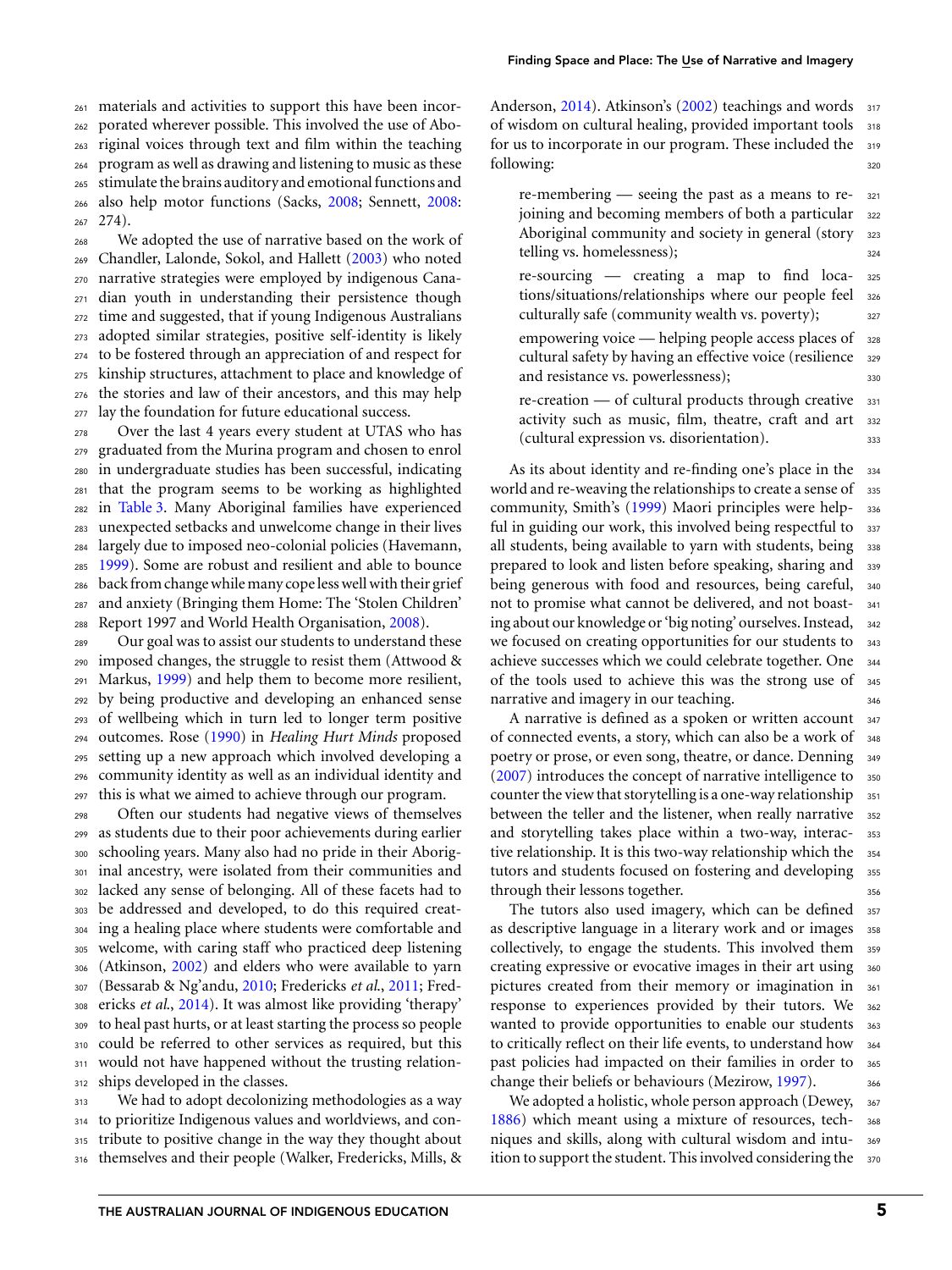<sup>371</sup> mind–body connection in each student, taking account of

<sup>372</sup> their emotional state and exploring their sense of meaning

373 and belonging (Atkinson, [2002\)](#page-8-0), while looking at the big-

<sup>374</sup> ger picture including relationships, the community and

 the physical environment to create a sense of health and healing as well as competence as a student. For us, this meant creating a safe healing place for the students as well as addressing their knowledge gaps. It involved the

<sup>379</sup> following:

<sup>380</sup> empowering the student to value himself or herself

<sup>381</sup> by listening to their concerns with attention and pro-

<sup>382</sup> viding strategies to support resolution of immediate issues, and empower the student;

<sup>384</sup> considering the mind–body connection when mak-

<sup>385</sup> ing 'co-assessment' of student's problems that were <sup>386</sup> impacting on their participation;

<sup>387</sup> enabling the student to look at the bigger picture <sup>388</sup> that included relationships, the community and the

<sup>389</sup> physical environment and;

<sup>390</sup> fostering health and healing as well as study skills.

 We have developed this approach so that the student is treated holistically, whereby all aspects of their lives are taken into consideration including income, food, shel- ter, of the family and community, as well as, a sense of purpose and belonging, as affirmed by Atkinson [\(2002\)](#page-8-0). The English language has few words for holistic whereas, 397 according to Inoue [\(2012\)](#page-9-0), Japanese has at least four <sup>398</sup> words:

| 399 |  |  | 'Kizuna' — a lifelong bond between two people; |
|-----|--|--|------------------------------------------------|
|-----|--|--|------------------------------------------------|

<sup>400</sup> 'Ba'— a social space in which people can co-create under-<sup>401</sup> standing;

<sup>402</sup> 'Takumi' — skills in professional practice implying deep <sup>403</sup> wisdom and insight;

<sup>404</sup> 'Omoi' — an integrated form of thinking and being that

<sup>405</sup> provides a strong sense of identity and role in society. These

<sup>406</sup> are the qualities which we aspired to develop in our students <sup>407</sup> so that they have both the strength of identity and wisdom to

<sup>408</sup> be advocates and future leaders as well as successful students.

 This whole-person approach to teaching resonates cul- turally with Aboriginal and Torres Strait Islander people, but is also applicable to any student of any culture, espe- cially those who come to university tentatively and with low expectations of what they can achieve.

#### <sup>414</sup> Teaching for Success: Building Resilience

 One of the factors students identified for us and that we have developed is the use of narrative and imagery to build 417 resilience. What do we mean by resilience? It is the ability to adapt well in the face of adversity, such as trauma, tragedy, threats, or even significant sources of stress, such as fam- ily and relationship problems, serious health problems, or workplace and financial stressors. It means 'bounc- ing back' from difficult experiences, and often 'the road to resilience is likely to involve considerable emotional distress.' It also refers to the ability to cope with stress <sup>424</sup> and adversity and to do well in life despite difficulties 425 (Gunnestad, [2006\)](#page-9-0). <sup>426</sup>

For us this includes personal, family, social and cultural 427 resilience. It is not an individual trait but a learnt process of 428 interacting with environments in ways that either promote  $429$ wellbeing or protect against, or reduce the impact of, risk 430 factors (Zautra, Hall, & Murray, [2010\)](#page-10-0). The literature also 431 indicates an interface of Indigenous social and cultural 432 resilience with individual and family resilience (Lalonde, <sup>433</sup> [2006\)](#page-9-0). Hence social, cultural and identity practices and <sup>434</sup> Indigenous knowledges that support positive adaptation 435 despite the presence of hazards are vital for developing 436 individual and family resilience. Without question the students who come to us already have resilience. Most of them 438 have already endured more in their lifetime than we ever 439 hope to have to deal with. What they do not have yet is 440 resilience as students.

We know we can teach the skills they need to succeed 442 in the university environment: by the end of a year with us 443 most of them can reference their work; they know how to 444 deconstruct an essay topic; how to write an essay outline; 445 how to research and how to avoid plagiarising.

These are the easy things to teach: what they also need 447 to learn is that they can succeed as students; that they can <sup>448</sup> prosper in an institution that is heavily oriented toward <sup>449</sup> Western culture; that they can find the support that they 450 need; that if they fall, they can pick themselves up again; <sup>451</sup> that they can finish what they started; and, perhaps most 452 importantly, that they have a right to be at university and 453 a right to gain a degree.

These things cannot be taught but they can be learned 455 in the right environment. The American Psychological 456 Association (2007) indicates this 'involves behaviours, <sup>457</sup> **Q2** thoughts and actions that can be learned and developed'. 458 The challenge for Murina staff is to create that specific kind 459 of environment in which students can do this in order to 460 re-write their own stories. We can provide the ingredients 461 but we cannot write these stories for them; they must write 462 these themselves.  $463$ 

## Tools for Learning **1988**

This section discusses the approaches taken by the Murina 465 coordinator, Ann and the Art coordinator, Brigitte and <sup>466</sup> includes examples of four student's experiences.

#### Stories and the set of the set of the set of the set of the set of the set of the set of the set of the set of the set of the set of the set of the set of the set of the set of the set of the set of the set of the set of t

As teachers, we all know that no learning takes place in a 469 vacuum. Before I started teaching my first class in the Murina <sup>470</sup> program, I asked our then Director if she had any advice for <sup>471</sup> me. I was already well experienced in teaching children and <sup>472</sup> adults but this would be the first all — Aboriginal class I  $_{473}$ had ever taught. She said, 'Stories, lots of stories.' (*Murina* <sup>474</sup> *Co-ordinator, Ann).* <sup>475</sup>

Ann believed in the power of stories to support us from 476 the cradle to the grave. She often spoke about stories with 477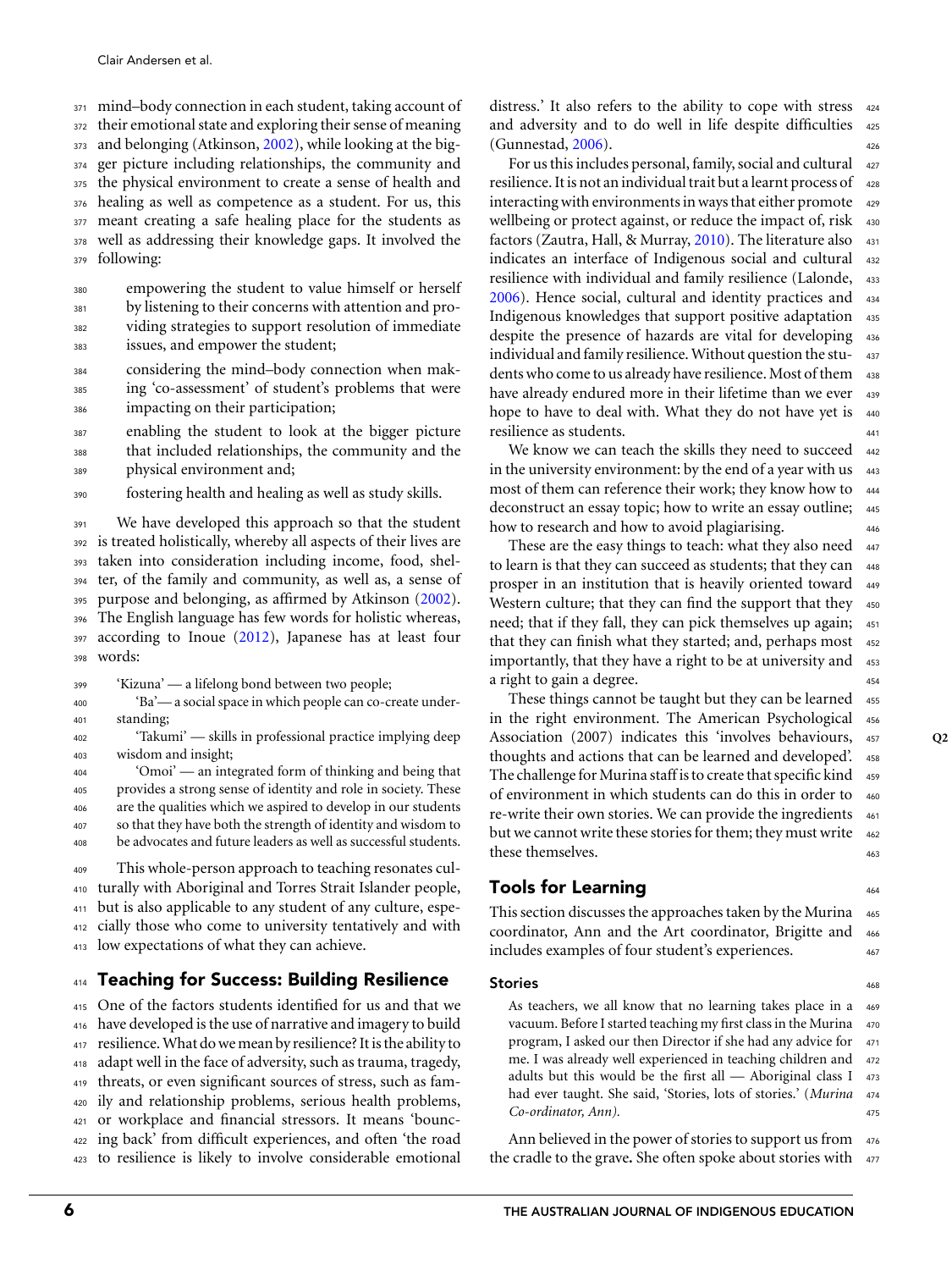

FIGURE 1 (Colour online) Murina students showing their art work.

 the students and why they were important. She shared her childhood experiences of the power of story, how she learnt that the possibilities of the future were limitless, that the gentle voices, waxing and waning through bouts of delirium, did not just soothe a sick child, they created internal spaces and enabled her to negotiate a lonely and damaging childhood. Stories allowed her to create safe worlds where she could fashion roles and outcomes of her own will. They built resilience for her. That was another place, another time, another culture, but Ann was able to link her experience to that of Yolngu people in Arnhem Land singing stories to a clan member who was dying through sharing *Why Warriors Lie Down and Die*, (Trud-491 gen, [2000\)](#page-10-0). Family members sing the story of the clan and the story of place of the dying person. She asks the stu- dents, 'What could be kinder or better in any way than, when you are dying, to have those you love place you with narrative into the context in which you have lived?' and explores the ideas that you might be dying, but you hold both a personal and a larger place within the community. Your death, as your life, belongs in community. This sup- ports Parker J. Palmers' philosophy of teaching: 'we teach who we are: good teaching comes from the identity and integrity of the teacher' (Palmer, [1998,](#page-9-0) p.10).

<sup>502</sup> Ann also used stories as an aid to understand concepts.

 For example, in our Learning and Communication Skills unit, we come to the point where students need to understand the concept of a paradigm shift. I have never yet had a student come to class who knows the meaning of the word 'paradigm'. I write it on the board. I explain it. They look as if they are trying to process what I am saying but I know they are still not sure. (*Murina Co-ordinator, Ann).*

 Then she tells them her best illustration of a paradigm shift from Covey's [\(2004\)](#page-9-0) book *The 7 Habits of Highly Successful People.* The simple story of a man travelling with his noisy children, after the death of their mother, fixes in the student's minds forever what a paradigm shift



FIGURE 2 (Colour online) Brigitte welcoming people at the Gallery opening.

is and how one extra fact can change your thinking and 515 your feeling and your attitude completely in a second.  $\frac{516}{2}$ 

#### Journals: Narrative Becomes Image, Images 517 Become the Future 618 and 518

FIGURE 2- Colour online, B/W in print

FIGURE 2- Colour online, B/W in print

Journal writing was another important tool for the stu- <sup>519</sup> dents to respond to material encountered in their classes, 520 in the news or events in their lives. These journals became 52 almost works of art with drawings as well as collected 522 objects and articles all woven together with future aspira- <sup>523</sup> tions. Some became important collections of family his- <sup>524</sup> tory, highly valued and proudly shared with other family 525 members. One student has written a book based on her 526 journal. 527

Carofiglio [\(2007\)](#page-8-0), in his book *Reasonable Doubts*, sums 528  $\frac{1}{225}$  this up:

. . . facts and actions have no meaning in themselves. The <sup>530</sup> only thing that can mean anything is the narrative we make 53 out of those facts and actions. 532

We all of us . . . construct stories to give meaning to facts 533 which in themselves have none. To try and bring order out of 534 chaos. 535

When we get down to it, stories are all that we have. 536

Human beings are creatures of narrative and images. 537 Story is built into the fabric of our being. All our outcomes 538 in life are created through story. The earliest history we 539 have is story expressed through oral story-telling, through 540 art and through dance. These are the oldest and most <sup>541</sup> enduring of our expressions of ourselves as individuals  $_{542}$ and as communities. Our thoughts flow backwards and 543 forwards from narrative which becomes image to images <sup>544</sup> which become narratives to create a portrait of a self- <sup>545</sup> fulfilling future. Our students often responded through <sup>546</sup> drawing first then went on to talking, sharing a story about 547 the work before proceeding to write about their feelings 548 and thoughts. The same state of the state state state state state state state state state state state state state state state state state state state state state state state state state state state state state state state

Mattingly  $(1998)$  indicates the need for narrative arises  $550$ at liminal points in people's lives and that it is critical when 55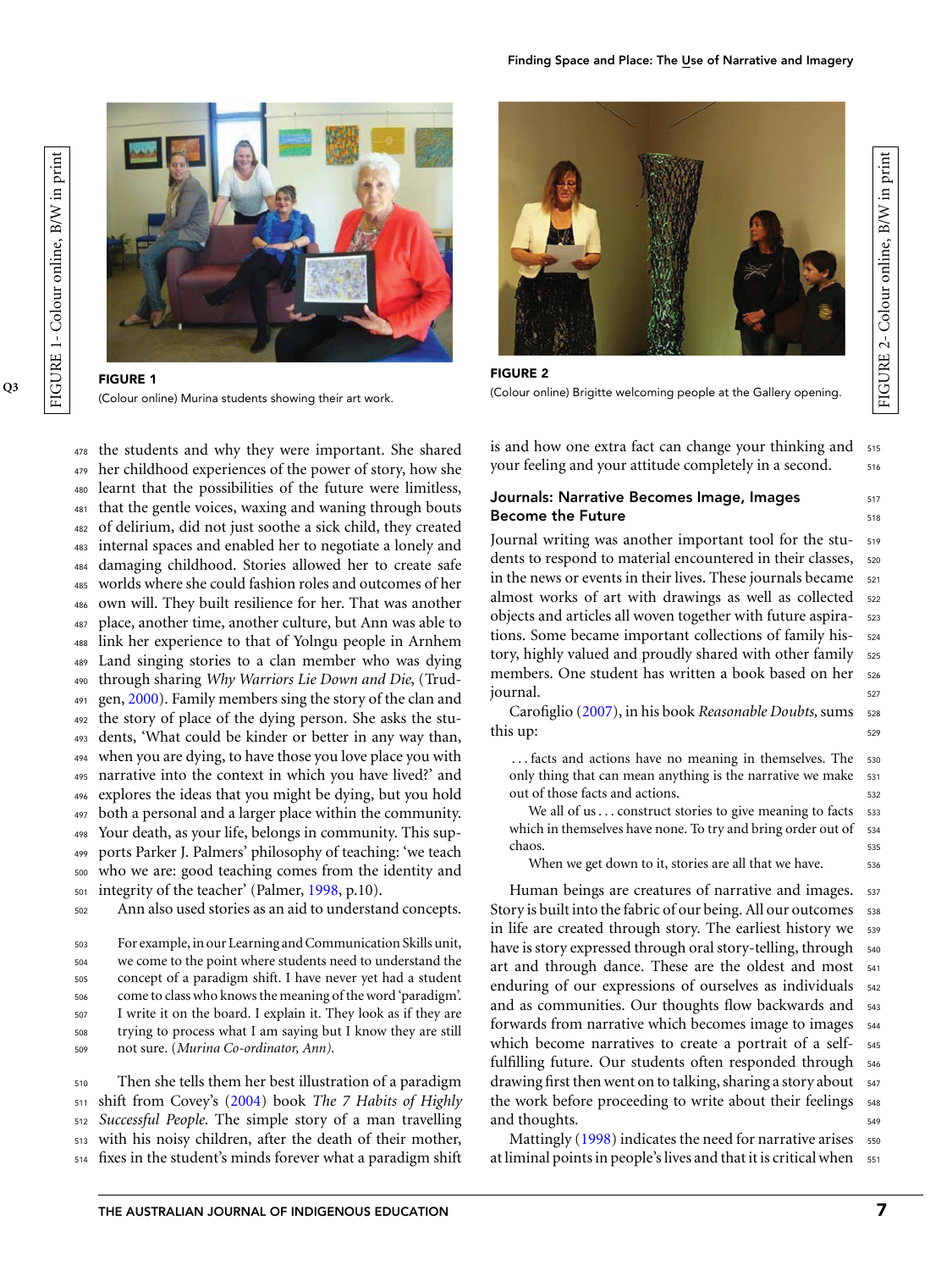<sup>552</sup> occupational therapists are working with clients whose <sup>553</sup> stories are deficient or cut short. This is also important <sup>554</sup> when working with Indigenous students, as many have

<sup>555</sup> had very challenging life experiences.

#### <sup>556</sup> Creating Stories Through Doing: Seeing Ourselves <sup>557</sup> with Fresh Eyes

<sup>558</sup> While Ann focused on written words to share stories, <sup>559</sup> Brigitte the Art Coordinator provided opportunities for <sup>560</sup> students to create images to tell their stories.

 It was important to get across the idea that all we accomplish in our lives comes from the stories in our heads that we tell ourselves about ourselves and how we, as educators, can help (not do it for them - students have to do it themselves) stu- dents to rewrite their own stories with successful outcomes, instead of the stories of defeat and victimisation that they often present themselves with when they first come to us. *(Murina Art Co-ordinator, Brigitte)*

 Brigitte mentored the students through all the pro- cesses involved in arranging an exhibition to showcase their work, through a series of workshops and site vis- its. This included planning a launch, how to hang works, preparing artist statements and creating catalogues. These students thenmentored other students to pass on the skills, through the Volunteer,Mentor and Leadership Program to assist students to participate in in-house solo exhibitions. The rules were that they must do the work themselves under supervision from the Art Coordinator. To have a solo they had to commit to supporting the next student exhibitor. In this way, the image they have of themselves changes from receiving help to being leaders.

<sup>582</sup> The following four student stories illustrate their expe-<sup>583</sup> riences and the impact of the program:

#### <sup>584</sup> Student A

 The image he had of himself at the start was that he could do art, but he did not see himself as successful or, as producing anything that people would admire or even purchase. The story he saw of himself was as a person who needed and received help from others.

 Through the Volunteer Mentor and Leadership Pro- gram he hung his first solo exhibition with help from another student. The first change that happened was that he saw people admiring his work and then when he sold some of his work, he started to value himself, not as just a student but as a working and potentially successful artist. The second change that happened to this student was when it was his turn to help hang the next students' work. It was through this process that he started to see himself as a leader rather than someone always needing help from <sup>600</sup> others.

<sup>601</sup> I wasn't sure people would like my art work. Or if they would <sup>602</sup> even buy it but I know that I am good at art now.

<sup>603</sup> This artist/student has continued to exhibit and sell his <sup>604</sup> work long after completing the program.

#### Student B 605

Student B came to our program extremely disengaged 606 and could not see herself achieving anything let alone a 607 university degree. Student B always had an interest in art 608 but no formal training. It took her quite some time to 609 progress through the Murina art units and to engage in <sup>610</sup> the Riawunna gallery program. Student B is now currently 611 enrolled and studying a Bachelor of Contemporary Arts 612 Degree through the University's Tasmanian College of the 613 Arts, receiving credits and passes.

Doing the Murina art program has changed my life; I didn't 615 know where I fitted in this world until I did the Murina art 616 program. 617

Student B is also exhibiting her work in the broader 618 community.

The Murina Art Coordinator promoted the art stu- 620 dents through her programs to give them opportunities to  $621$ receive public recognition and to build on their portfolios 622 and CVs.

#### Student  $C$

Student C had a very poor self-image before coming into 625 the Murina art program and lacked confidence in every- 626 thing she did.

Her artwork was used on the front cover of one of our 628 promotional brochures; the change in her overall self- 629 image was an instant one; she went from 'feeling like 630 nobody to somebody who now has a lot to offer the world'. 631

#### Student D 632

Student D had long struggled with many barriers to her 633 education. Poor literacy skill was one of her most pressing issues. Student D had a passion for photography and over 635 the past few years she used this passion to push through 636 these barriers. After completing the Murina art program 637 student D applied and was accepted into the Bachelor of Contemporary Arts degree. With ITAS support this 639 student is overcoming the education barriers she faced 640 and succeeding.

Last semester I received two credits - I couldn't have done 642 this without the Murina Art program.

## **Creating a New Story: The Next** 644 Generation and the contraction of the contraction of the contraction of the contraction of the contraction of the contraction of the contraction of the contraction of the contraction of the contraction of the contraction o

As well as creating art work students built their portfo- 646 lios, developed artist statements and produced a Murina 647 Art calendar with an annual plan of Gallery events and 648 exhibitions. In December 2013, the Riawunna Art Gallery 649 was launched with our annual Murina Art student exhibi- 650 tion, with more than 170 people attending. The number of  $651$ Aboriginal, UTAS and broader community people present 652 speaks volumes for the support of such a gallery in our 653 community and the student's art work was enjoyed and 654 praised by all.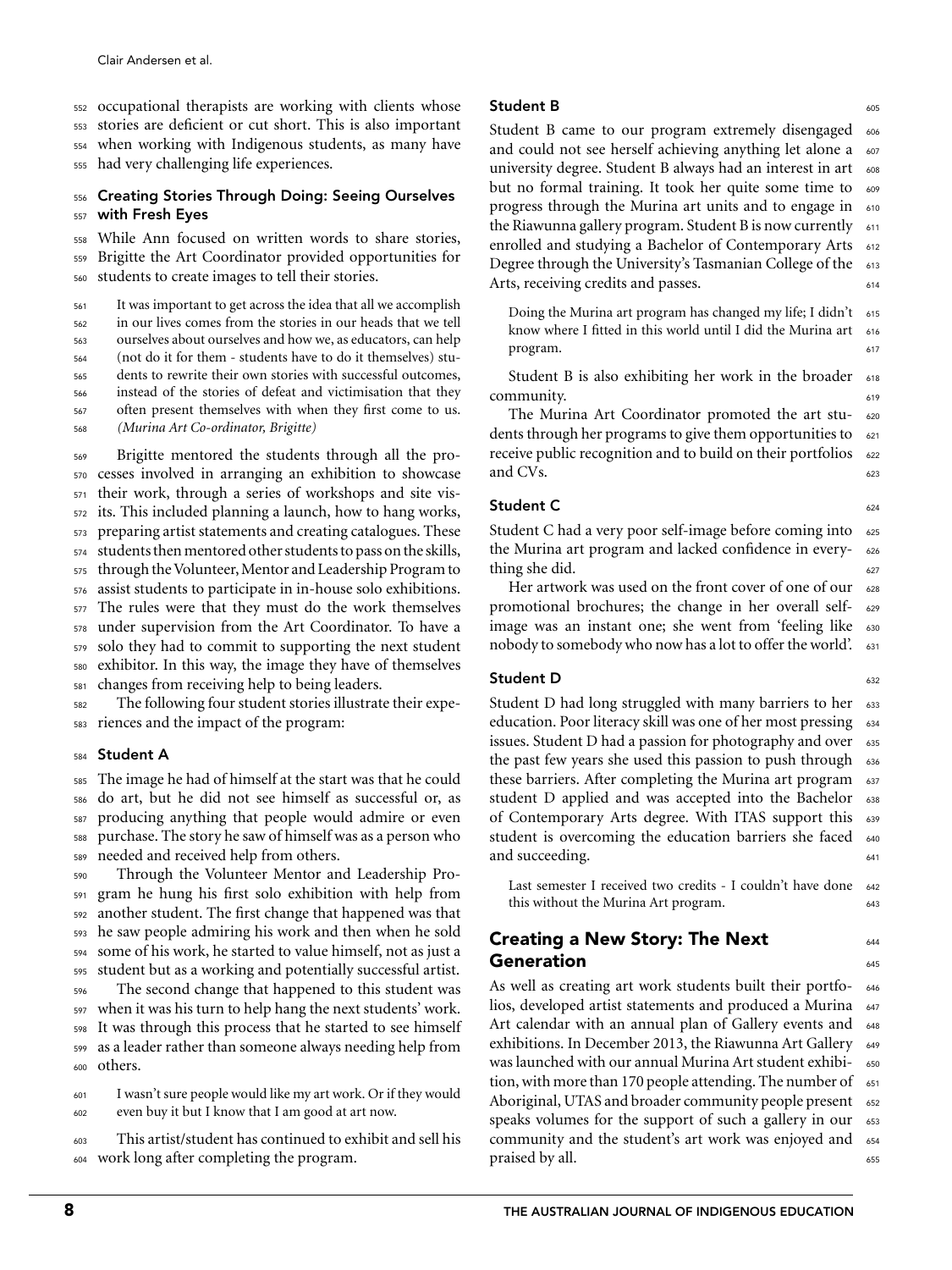<span id="page-8-0"></span> The first exhibition for 2014 was Vicki West's kelp installation, which attracted more than 65 people to the opening and was admired by all. This was followed by emerging artist Will Stackhouse's amazing 3D wood and 2D pictures which attracted sales and further commis- sioned work. This is an important aspect of the gallery as it can be a launching pad for Aboriginal and Torres Strait Islander artists to show their work, and contact with real role models for the students.

 Through the care and nurturing of teachers like Ann and Brigitte to develop trust (Fugelli, [2001\)](#page-9-0) a core group of confident students has been established who will be able to contribute to sustaining the gallery and the art program to support future Aboriginal and Torres Strait Islander artists. Students' stories are their own. We cannot write them. The challenge for us as teachers is to recognise the process and 'help shape endings' (Dickie, [1998\)](#page-9-0).

 Nor can we know which stories or which elements of stories will resonate with which students. Philip Jackson in Hunter and Egan's [\(1995\)](#page-9-0) *Narrative in Teaching, Learning and Research*, states that 'there is intuition, thoughtfulness and reflection' on the part of teachers using narrative but never full knowledge of what works and what does not.

 Our goal was to provide a quality learning experi- ence and appropriate support networks (Asmar, 2014) to ensure students had the best chance of success, in order to counter and redress their past poor educational expe- riences. What we have endeavoured to do is enable the students to create stories that speak to the whole person that can be life-changing, stories that can become images of what is possible, through finding space in the teach- ing program for the inclusion of Indigenous voices and providing a culturally safe place for our students.

#### <sup>689</sup> Conclusion

 As indicated by Nicholls, Crowley and Watt [\(1996\)](#page-9-0) and Harris [\(1982\)](#page-9-0) it is time to move on from theorising and get into action if we are to redress the inequity in higher edu- cation outcomes for Aboriginal and Torres Strait Islander students. This program enabled us to form a commu- nity of practice, to share our knowledge, skills, tools and resources to build our capacity to teach in this space and to form intercultural collegial relationships. Opportunity to meet and discuss matters relating to teaching in a challeng- ing context helped us to create a culturally safe place for both students and staff. Although the numbers involved are small there are strong indications that this innovative program can support and enhance the educational success of our students through creating interactive opportunities that are inclusive and culturally safe and also challenging and stimulating to prepare them for their future studies. With the appointment of a new Murina coordinator it is anticipated the program will continue to grow and expand over the next few years to prepare increasing numbers of successful students into the future.

#### Acknowledgements and the state of  $\frac{1}{710}$

Special thanks to the Murina students for their dedication  $711$ and commitment to creating a wonderful learning space 712 and gallery within Riawunna.

- $\mathsf{References}$   $\blacksquare$
- Andersen, C. (2009). Indigenous footprints on health curriculum. *The Australian Journal of Indigenous Education*, <sup>716</sup> *38*, 41. <sup>717</sup>
- Andersen, C. (2014, March). *Indigenising universities: Look-* <sup>718</sup> *ing at the UTAS model*. Paper presented at the AIATSIS 719 Conference Breaking Barriers in Indigenous Research and <sup>720</sup> Thinking: 50 Years On, Canberra, Australia.
- Andersen, C., Bunda, T., & Walter, M. (2008). Indigenous 722 higher education: The role of universities in releasing the 723 potential. *The Australian Journal of Indigenous Education*, <sup>724</sup> *37*, 1–08. <sup>725</sup>
- Asmar, C. (2014). *Indigenous teaching at Australian universi-* <sup>726</sup> *ties: Research-based approaches to teaching Indigenous stu-* <sup>727</sup> *dents and Indigenous curriculum.* Sydney, NSW: Australian 728 Government Office for Learning and Teaching. Retrieved 729 from [http://www.indigenousteaching.com/.](http://www.indigenousteaching.com/) 730
- Atkinson, J. (2002). *Trauma trails, recreating song lines: The* <sup>731</sup> *transgenerational effects of trauma in Indigenous Australia* <sup>732</sup> (pp. 5–22). North Melbourne: Spinifex Press. 733
- Attwood, B., & Markus, A. (1999). *The struggle for Aboriginal* <sup>734</sup> *rights*. Sydney NSW Australia: Allen and Unwin. 735
- Australian Human Rights Commission. (1997). *Bringing* <sup>736</sup> *them home: The 'Stolen Children' Report*. Commonwealth <sup>737</sup> of Australia. Retrieved from [http://www.humanrights.](http://www.humanrights.gov.au/publications/bringing-them-home-report-1997) <sup>738</sup> [gov.au/publications/bringing-them-home-report-1997.](http://www.humanrights.gov.au/publications/bringing-them-home-report-1997) <sup>739</sup> **Q4**
- Australian Institute of Health and Welfare. (2011). *The health* <sup>740</sup> *and welfare of Australia's Aboriginal and Torres Strait* <sup>741</sup> *Islander people*. Canberra: Author. *742*
- Bennett, A., Hodges, B., Kavanagh, K., Fagan, S., Hartley, J., & <sup>743</sup> Schofield, N. (2012). 'Hard' and 'soft' aspects of learning 744 as investment. *Widening Participation & Lifelong Learning*, <sup>745</sup> *14*(3), 141–156. 746
- Bessarab, D., & Ng'andu, B. (2010). Yarning about yarning as 747 a legitimate method in Indigenous research. *International* <sup>748</sup> *Journal of Critical Indigenous Studies*,  $3(1)$ ,  $37-50$ .
- Biddle, N., Hunter, B.H., & Schwab, R.G. (2004). Mapping 750 Indigenous education participation. *CAEPR Discussion* <sup>751</sup> Paper No. 276. Canberra, ACT: Australian National University. The state of the state of the state of the state of the state of the state of the state of the state o
- Bin-Sallik, M.A. (Ed). (2000). *Aboriginal women by degrees:* <sup>754</sup> *Their stories of the journey towards academic achievement*. <sup>755</sup> Brisbane: University of Queensland Press. 756
- Boellen, C., & Wollard, B. (2009). Social accountability and 757 accreditation: A new frontier for educational institutions. 758 *Medical Education*, 43, 887–894.
- Carofiglio, G. (2007). *Reasonable doubts*. (Howard Curtis, <sup>760</sup> Trans.). London: Bitter Lemon Press.
- Castellano, M. (2004). Ethics of Aboriginal research. *Journal* <sup>762</sup> *of Aboriginal Health* (January), 98–114. <sup>763</sup> **Q5**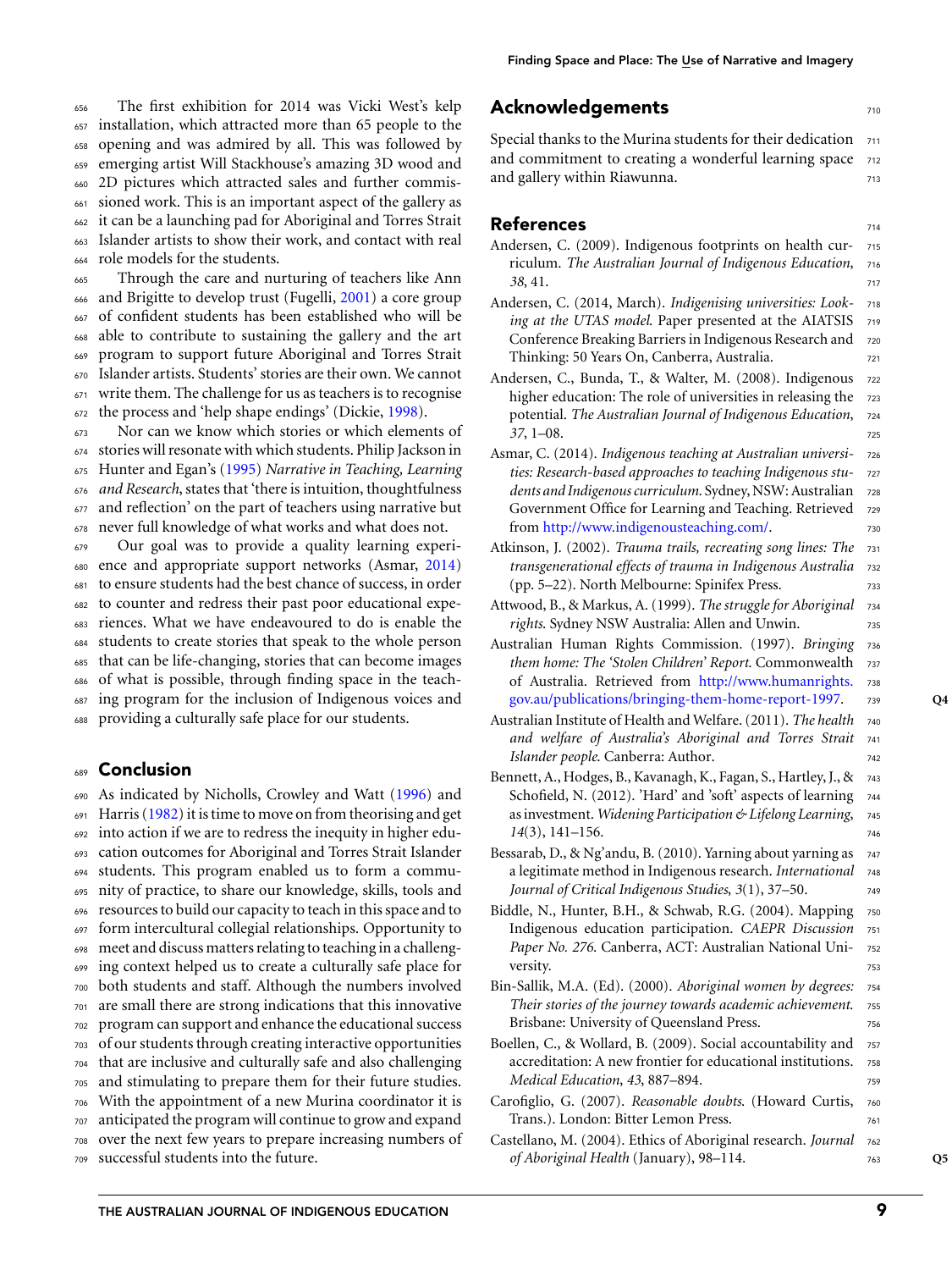- <span id="page-9-0"></span><sup>764</sup> Centre for the Study of Higher Education (2008). *Partici-*
- <sup>765</sup> *pation and equity. A review of the participation in higher*
- <sup>766</sup> *education of people from low socioeconomic backgrounds*
- <sup>767</sup> *and Indigenous people*. Melbourne: Centre for the Study <sup>768</sup> of Higher Education, University of Melbourne.
- <sup>769</sup> Chandler, M.J, Lalonde, C.E, Sokol, B.W., & Hallett, D.
- <sup>770</sup> (2003). Personal persistence, identity development, and
- <sup>771</sup> suicide: A study of native and non-native north Ameri-
- <sup>772</sup> can adolescents. *Monographs of the Society for Research in*
- **Q6** <sup>773</sup> *Child Development*, *68*(2).
	- <sup>774</sup> Covey, S.R. (2004). *The 7 habits of highly successful people:* <sup>775</sup> *Restoring the character ethic*. New York: Free Press.
	- <sup>776</sup> Denning, S. (2007). *The secret language of leadership: How* <sup>777</sup> *leaders inspire action through narrative*. San Francisco:
	- <sup>778</sup> Jossey Bass.
	- <sup>779</sup> Dewey, J. (1886). Soul and body. *Bibliotheca Sacra*, *43*, 239– <sup>780</sup> 263.
	- <sup>781</sup> Dickie, V. (1998). Narratives in education and practice. *The* <sup>782</sup> *American Journal of Occupational Therapy, 54*, 227–229.
	- <sup>783</sup> Dockery, A.M. (2013). *Cultural dimensions of Indigenous par-*
	- <sup>784</sup> *ticipation in vocational education and training: New per-*<sup>785</sup> *spectives*. Adelaide: NCVER.
	- <sup>786</sup> DOHA. (2012).*Aboriginal andtorres strait islander health per-*<sup>787</sup> *formance framework 2012 Report*. Canberra: Department
	- <sup>788</sup> of Health and Ageing, Commonwealth of Australia.
	- <sup>789</sup> Fredericks, B., Adams, K., Finlay, S., Fletcher, G., Andy, S.,
	- <sup>790</sup> Briggs, L., Briggs, L., & Hall, R. 2011. Engaging the prac-<sup>791</sup> tice of yarning in action research. *ALAR Journal*, *17*(2),
	- <sup>792</sup> 7–19.
	- <sup>793</sup> Fredericks, B., Clapham, K., Bainbridge, R., Collard, L., <sup>794</sup> Adams,M., Bessarab, D., Andersen, C., Duthie, D., Ball, R.,
	- <sup>795</sup> Thompson, M., & Daniels, C. (2014), Ngulluck katitj wah
	- <sup>796</sup> koorl koorliny/us mob going along learning to research
	- <sup>797</sup> together: Drawing on action research to develop a liter-
	- <sup>798</sup> ature review on Indigenous gendered health and well-<sup>799</sup> being. *Action Learning Action Research Journal*, *20*(2),
	- <sup>800</sup> 89–113.
	- <sup>801</sup> Fugelli, P. (2001). Trust- in general practice, *British Jour-*<sup>802</sup> *nal of General Practice*, *51*, 575–579. Retrieved from <sup>803</sup> [http://folk.uio.no/pfugelli/artikler/trust.htm.](http://folk.uio.no/pfugelli/artikler/trust.htm)
	- <sup>804</sup> Gunnestad, A. (2006). Resilience in a cross-cultural per-
	- <sup>805</sup> spective. How resilience is generated in different cul-
	- <sup>806</sup> tures. *Journal of Intercultural Communication*, (Issue 11).
	- Retrieved from [h](http://www.immi.se/intercultural/nr11/gunnestad.htm)ttp://www.immi.se/intercultural/nr11/ <sup>808</sup> [gunnestad.htm.](http://www.immi.se/intercultural/nr11/gunnestad.htm)
	- <sup>809</sup> Harris, S. (1982). The main features of Aboriginal learn-
	- <sup>810</sup> ing processes. In J. Sherwood (Ed.), *Aboriginal educa-*<sup>811</sup> *tion: Issues and innovation* (pp. 129–34). Perth: Creative <sup>812</sup> Research.
	- <sup>813</sup> Have, P.t. (1990). Methodological issues in conversational
	- <sup>814</sup> analysis, *Bulletin de M´ethodologie Sociologique*, Nr. *27*
	- <sup>815</sup> (June), 23–51. Retrieved from [h](http://www.paultenhave.nl/mica.htm)ttp://www.paultenhave. <sup>816</sup> [nl/mica.htm.](http://www.paultenhave.nl/mica.htm)
	- <sup>817</sup> Havemann, P. (1999). *Indigenous peoples' rights in Australia,*
	- <sup>818</sup> *Canada & New Zealand*. Auckland: Oxford University 819 Press.
- Hunter, M., & Egan, K. (Eds.) (1995). *Narrative in teach-* 820 *ing, learning and research*. New York: Teachers College 821 Press. 822
- Hunter, B.H., & Schwab, R.G. (2003). Practical reconciliation 823 and continuing disadvantage in Indigenous education. <sup>824</sup> *The Drawing Board: An Australian Review of Public Affairs*, 825  $4(2), 84 - 98.$
- IHER. (2012). Review of Higher Education Access and 827 *Outcomes for Aboriginal and Torres Strait Islander People:* <sup>828</sup> *Final Report*. Retrieved from [http://www.innovation.gov.](http://www.innovation.gov.au/TertiaryEducation/HigherEducation/ReviewofIHER/Pages/default.aspx) 829 [au/TertiaryEducation/HigherEducation/ReviewofIHER/](http://www.innovation.gov.au/TertiaryEducation/HigherEducation/ReviewofIHER/Pages/default.aspx) 830 [Pages/default.aspx.](http://www.innovation.gov.au/TertiaryEducation/HigherEducation/ReviewofIHER/Pages/default.aspx) 831
- Inoue, N. (2012). *Mirrors of the mind: Introduction to mindful* 832 *ways of thinking education*. New York: Peter Lang Publish- 833 ing Inc.  $\frac{1}{8}$
- Kovach, M. (2010). The First Peoples child & family. 835 *Review*, 5(1), Retrieved from [http://journals.sfu.ca/fpcfr/](http://journals.sfu.ca/fpcfr/index.php/FPCFR/article/viewFile/172/14) 836 [index.php/FPCFR/article/viewFile/172/14.](http://journals.sfu.ca/fpcfr/index.php/FPCFR/article/viewFile/172/14)
- Lalonde, C.E. (2006). Identity formation and cultural 838 resilience in Aboriginal communities. In R.J. Flynn, <sup>839</sup> P. Duding and J. Barber (Eds.) *Promoting resilience in child* 840 *welfare* (pp. 52–67). Ottawa: University of Ottawa Press. 841
- Liddle, C. (2014). Australian Universities don't value their 842 Indigenous students and staff. Retrieved from [http://](http://www.theguardian.com/higher-education-network/blog/2014/jul/10/australian-universities-do-not-value-indigenous-students{?}CMP=twt_gu) <sup>843</sup> [www.theguardian.com/higher-education-network/blog/](http://www.theguardian.com/higher-education-network/blog/2014/jul/10/australian-universities-do-not-value-indigenous-students{?}CMP=twt_gu) <sup>844</sup> [2014/jul/10/australian-universities-do-not-value](http://www.theguardian.com/higher-education-network/blog/2014/jul/10/australian-universities-do-not-value-indigenous-students{?}CMP=twt_gu) [indigenous-students?CMP=twt\\_gu.](http://www.theguardian.com/higher-education-network/blog/2014/jul/10/australian-universities-do-not-value-indigenous-students{?}CMP=twt_gu) 846
- Mattingly, C. (1998). *Healing dramas and clinical plots: The* <sup>847</sup> *narrative structure of experience*. Cambridge : Cambridge 848 University Press.
- Mezirow, J. (1997). A critical theory of adult education. *Adult* 850 *Education Quarterly*,  $32(1)$ ,  $3-4$ .
- Nicholls, C., Crowley, V., & Watt, R. (1996). Theorising Abo- <sup>852</sup> riginal education: Surely it's time to move on? *Education* 853 *Australia*, *33*, 6–9. <sup>854</sup>
- Palmer, P.J. (1998). *The courage to teach: Exploring the inner* 855 *landscape of the teacher's life*  $(2<sup>nd</sup> ed.)$ , San Francisco: 856 Jossey- Bass. <sup>857</sup>
- Pechenkina, E., & Anderson, I. (2011). *Background paper* 858 *on Indigenous Australian Higher Education: Trends,* <sup>859</sup> *Initiatives and Policy Implications*. Retrieved from [http://](http://sydney.edu.au/documents/about/higher_education/2011/20110930%20IndigenousHigherEducationReview-ReseachPaper.pdf) 860 [sydney.edu.au/documents/about/higher\\_education/2011/](http://sydney.edu.au/documents/about/higher_education/2011/20110930%20IndigenousHigherEducationReview-ReseachPaper.pdf) 861 [20110930%20IndigenousHigherEducationReview-](http://sydney.edu.au/documents/about/higher_education/2011/20110930%20IndigenousHigherEducationReview-ReseachPaper.pdf) <sup>862</sup> [ReseachPaper.pdf.](http://sydney.edu.au/documents/about/higher_education/2011/20110930%20IndigenousHigherEducationReview-ReseachPaper.pdf) 863
- Pechenkina, E., Kowal, E., & Paradies, Y. (2011). Indigenous 864 Australian students' participation rates in higher education: Exploring the role of universities. Australian Journal 866 *of Indigenous Education, 40, 59–68.* 867
- RCIADIC. (1991). Royal commission into aboriginal deaths 868 in custody. 1(28). Retrieved from [http://www.austlii.](http://www.austlii.edu.au/au/other/IndigLRes/rciadic/national/vol1/) 869 [edu.au/au/other/IndigLRes/rciadic/national/vol1/.](http://www.austlii.edu.au/au/other/IndigLRes/rciadic/national/vol1/) 870
- Rigney, L.-I. (1999). Internationalization of an indigenous 871 anticolonial critique of research methodologies: A guide 872 to Indigenist research methodology and its principles. 873 *Wicazo sa Review*, (Emergent Ideas in Native American 874 Studies),  $14(2)$ , 109–121. 875